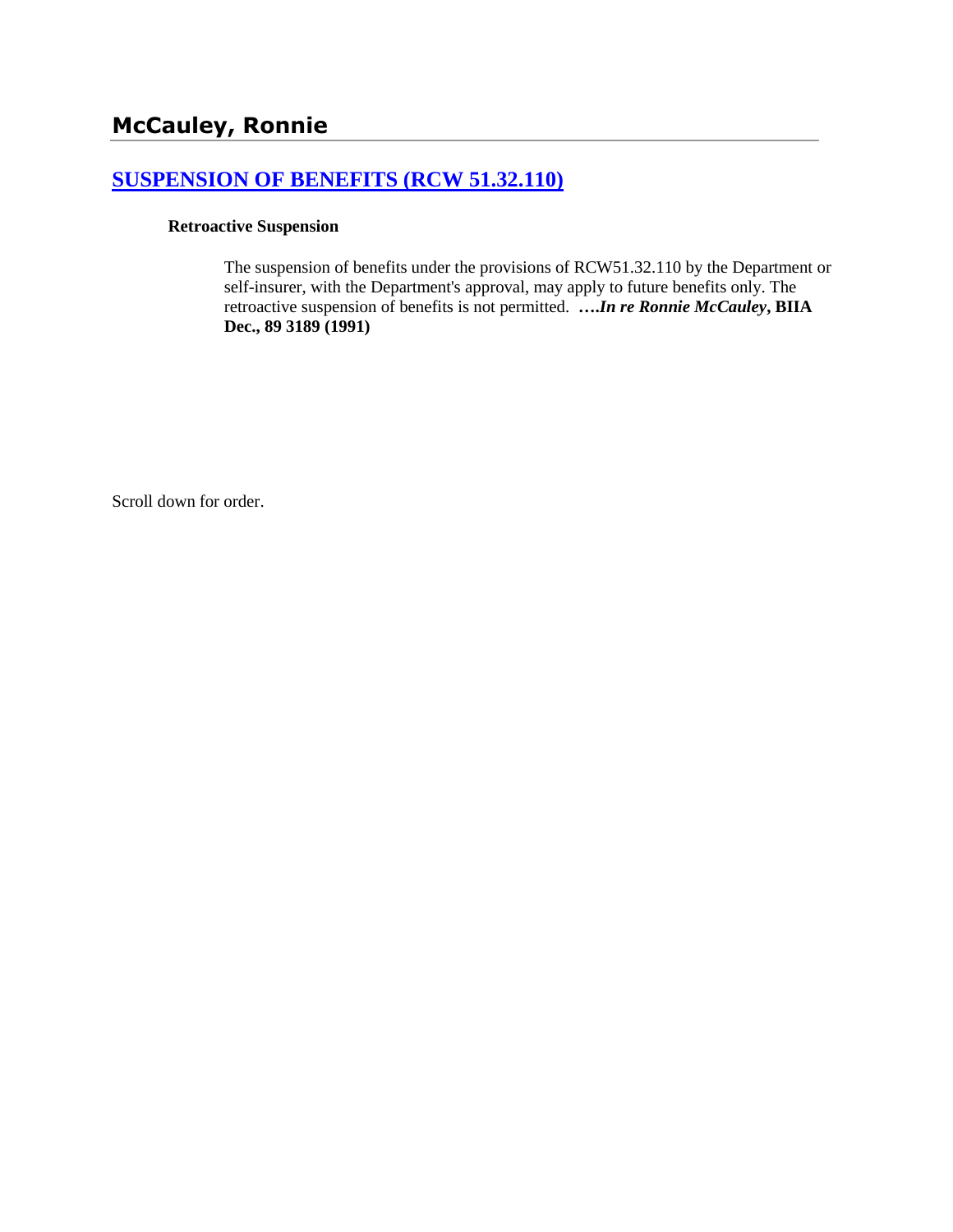### **BEFORE THE BOARD OF INDUSTRIAL INSURANCE APPEALS STATE OF WASHINGTON**

**)**

**IN RE: RONNIE H. MCCAULEY ) DOCKET NO. 89 3189**

**CLAIM NO. S-633160 ) DECISION AND ORDER**

APPEARANCES:

Claimant, Ronnie H. McCauley, by Webster, Mrak and Blumberg, per Richard P. Blumberg and Nalani M. Askov

Self-insured Employer, ITT Rayonier Inc., by Hall and Keehn, per Gary D. Keehn, Attorney, and Linda Bauer, Legal Secretary

This is an appeal filed by the claimant on July 31, 1989 from an order of the Department of Labor and Industries dated July 17, 1989 which suspended "further" benefits "effective 10/20/88" for failure of the claimant to submit to medical treatment as recommended. **REVERSED AND REMANDED**.

# **DECISION**

Pursuant to RCW 51.52.104 and RCW 51.52.106, this matter is before the Board for review and decision on a timely Petition for Review filed by the claimant to a Proposed Decision and Order issued on July 26, 1990 in which the order of the Department dated July 17, 1989 was affirmed.

The Board has reviewed the evidentiary rulings in the record of proceedings and finds that no prejudicial error was committed and said rulings are hereby affirmed.

The issue presented by this appeal and the evidence presented by the parties are adequately set forth in the Proposed Decision and Order.

We disagree, however, with our Industrial Appeals Judge's determination that the order of the Department suspending benefits under RCW 51.32.110 for failure to submit to medical treatment should be sustained. We conclude that the claimant has shown that the recommended surgery is not "reasonably essential to his . . . recovery". He has therefore shown "good cause for refusing to submit to (such) treatment".

Mr. McCauley injured his low back on July 22, 1985. Dr. Ted Wagner, an orthopedic surgeon, examined Mr. McCauley on February 13, 1987 and reviewed the report of the examination of a panel of doctors, who examined Mr. McCauley on or about July 21, 1988. He concluded that the claimant's lumbar nerve root impingement related to the industrial injury of July 22, 1985, was to the left side. He stated patients with such lateral herniations are the most likely to be helped by surgery. He also said

1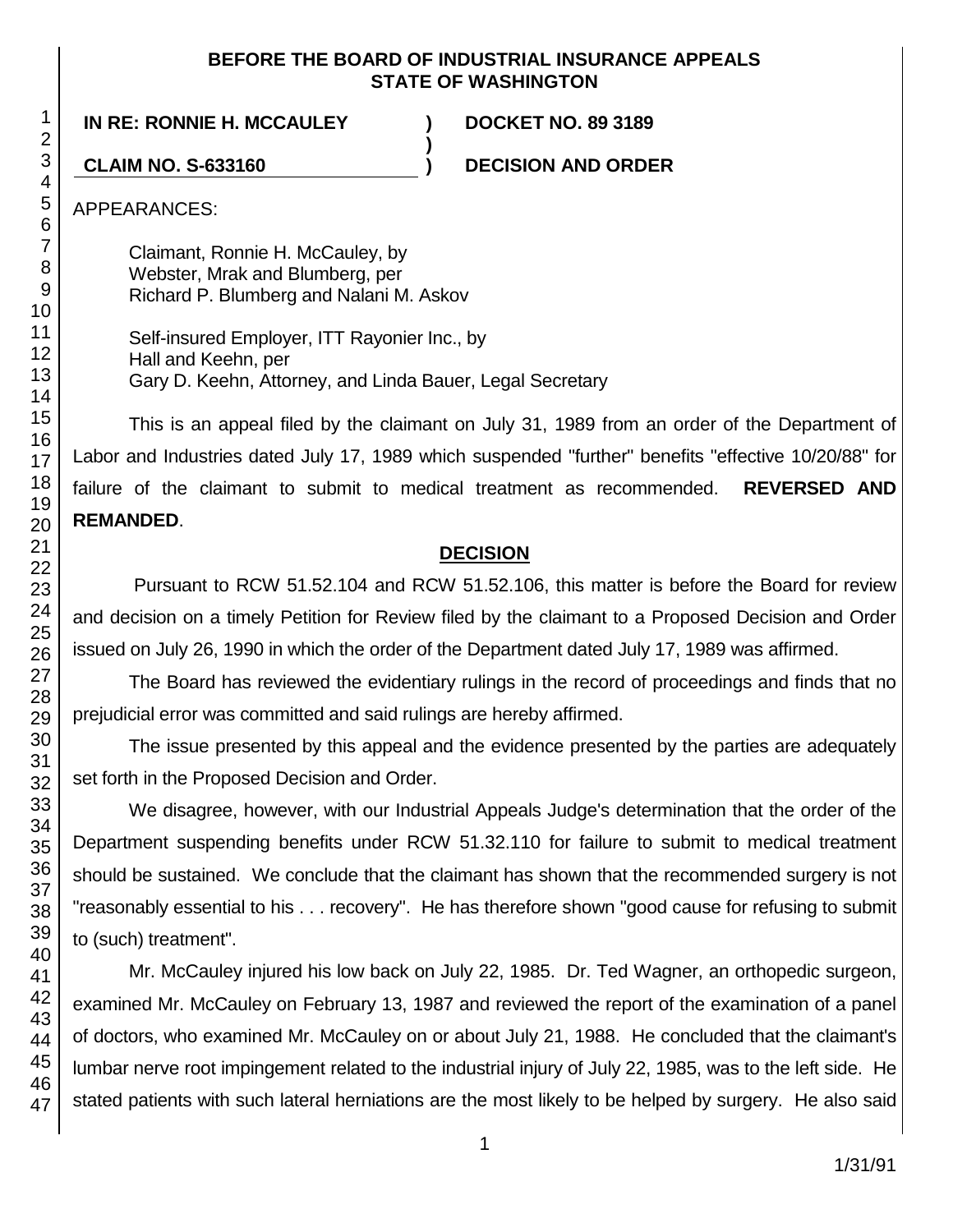the claimant was relatively young in 1987 (44 years old), the recommended technique (micro discectomy) was a common surgical procedure, and there was only a slight chance of nerve injury or infection and a remote risk of heart attack as possible adverse effects of the surgery. However, he conceded that even if the surgery were successful, the chance that Mr. McCauley would return to mill work "approaches zero". Wagner Dep. at 36. The doctor further testified Mr. McCauley's condition was somewhat better in 1988 than in 1987. He had lost the muscle weakness, and surgery was less appealing. The length of time since the injury made the chance of a good result from surgical intervention deteriorate from 80% to 40%. He found no progressive muscle weakness and no progressive atrophy and he stated Mr. McCauley's pain could go away without surgery. He conceded that claimant's major disability was due to pain complaints. Dr. Wagner also cited a study done by Dr. Alf Nachemson of Goteborg, Sweden, which contained the conclusion that "whether you operate or not on a lumbar disk, at the end of three to five years, the amount of pain the patients experience will be the same in those two groups. . . ." Wagner Dep. at 17. The study did not address the question of whether function would be improved.

Dr. Richard Carter, a psychiatrist, testified Mr. McCauley would be an adequate surgical candidate as there were no psychiatric contraindications.

Dr. James Green, an orthopedist who examined Mr. McCauley on July 21, 1988, testified that he will not improve without surgery. The recommended surgery is reasonable and necessary to maximize recovery. But he also found no muscle weakness and only some decreased sensation on top of the left foot. He found no reflex abnormality and concluded the S1 nerve root was not involved. He further stated that taking pressure off the L5 nerve root (surgical decompression) would not necessarily provide a change in what Mr. McCauley would feel. Without clear findings (which Mr. McCauley does not have) of reflex loss or weakness of muscles, the best results are not necessarily attainable from surgical intervention. Mr. McCauley, according to the doctor, has some functional symptoms which reduce the chance of successful surgery.

From the foregoing, we conclude that by the date of the suspension order, July 17, 1989, Mr. McCauley's condition was probably not best served by a surgical intervention. The procedure was no longer reasonably essential to his recovery, if it ever had been.

Having answered the first test of the statute adversely to the Department order, we do not reach the second test except to say that if the surgery is not reasonably essential to his recovery, Mr. McCauley has good cause for refusing it.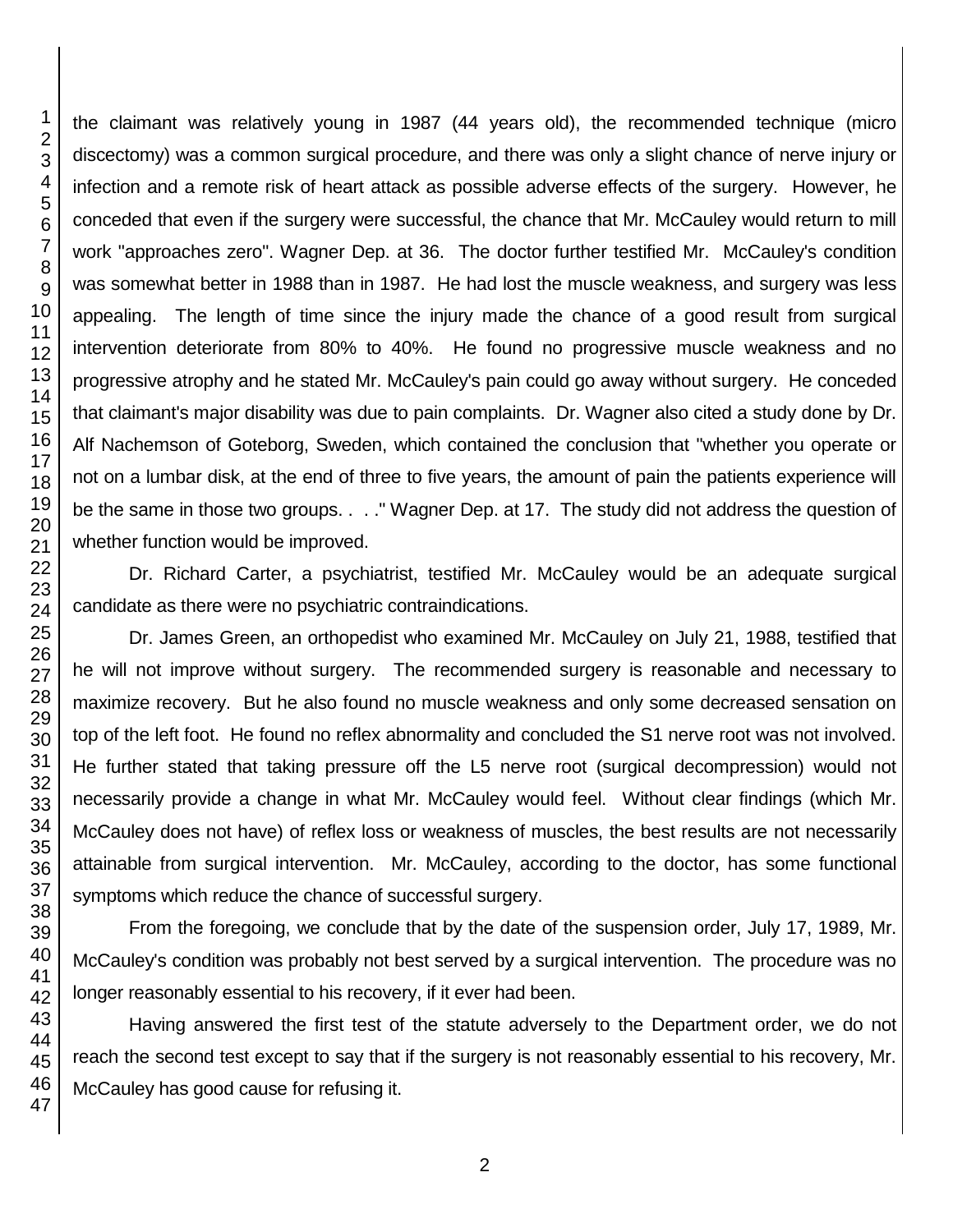We must address a subsidiary issue which has not been raised by the parties. The Department order of July 17, 1989 suspends further benefits retroactive to October 20, 1988. This is a contradiction in terms. In any event, the statute does not permit retroactive suspension. RCW 51.32.110 provides that "with notice to the worker" the Department, or the self-insurer with the Department's approval, "may suspend any further action on [the] claim . . . so long as such refusal continues and . . . suspend . . . any compensation for such period". (Emphasis added) This language all speaks of prospective, not retroactive, suspension action. According to the parties' stipulation, the self-insured employer's service company representative suspended time loss benefits on or about October 20, 1988 "and so informed the Department. . . ." 6/28/90 Tr. at 32. However, Exhibit No. 1 indicates that it was not until April 7, 1989 that the employer wrote the Department requesting either a claim closure order or an order suspending benefits for failure to undergo surgical treatment. There is no showing that the Department approved the self- insured employer's suspension of benefits prior to October 20, 1988. There is no indication in this record that Mr. McCauley was given notice prior to the suspension of benefits by the self-insured employer that his benefits would be suspended for refusal of surgery. And, rather than suspending further benefits, the July 17, 1989 Department order apparently attempts to approve the self-insured employer's action nine months after the fact. This type of scenario is clearly not what is contemplated by the statutory provisions. For these reasons, as well as the fact that the recommended surgery is not reasonably essential to Mr. McCauley's recovery, the Department order must be reversed.<sup>1</sup>

. . . .

If the department determines no good cause exists, or if the worker fails to respond to the department's request for the reason for the refusal, obstruction, delay or noncooperation, within thirty days after the letter is issued the department will issue an order reducing, suspending, or denying benefits.

WAC 296-14-410 (Emphasis added).

l <sup>1</sup>Effective October 13, 1990, a new Department WAC details the procedures to be followed in suspending benefits. It provides, in pertinent part:

The department or self-insurer, upon approval of the department, may reduce, suspend, or deny benefits by any of the following means so long as the refusal, obstruction, delay, or noncooperation continues without good cause: Reduce current or future time-loss compensation by the amount of the charge incurred by the department or self-insurer for any examination, evaluation, or treatment which the worker fails to attend; reduce, suspend, or deny time-loss compensation in whole or in part; or suspend or deny medical benefits.

Prior to the issuance of an order reducing, suspending or denying benefits, the department or self-insurer must request, in writing, from the worker or worker's representative the reason for the refusal, obstruction, delay, or noncooperation.

While this WAC is not applicable to this claim, it certainly sets forth a reasonable interpretation of the controlling statutory language, and prescribes procedures which must be followed prior to issuance of an order notifying the worker of suspension of further benefits.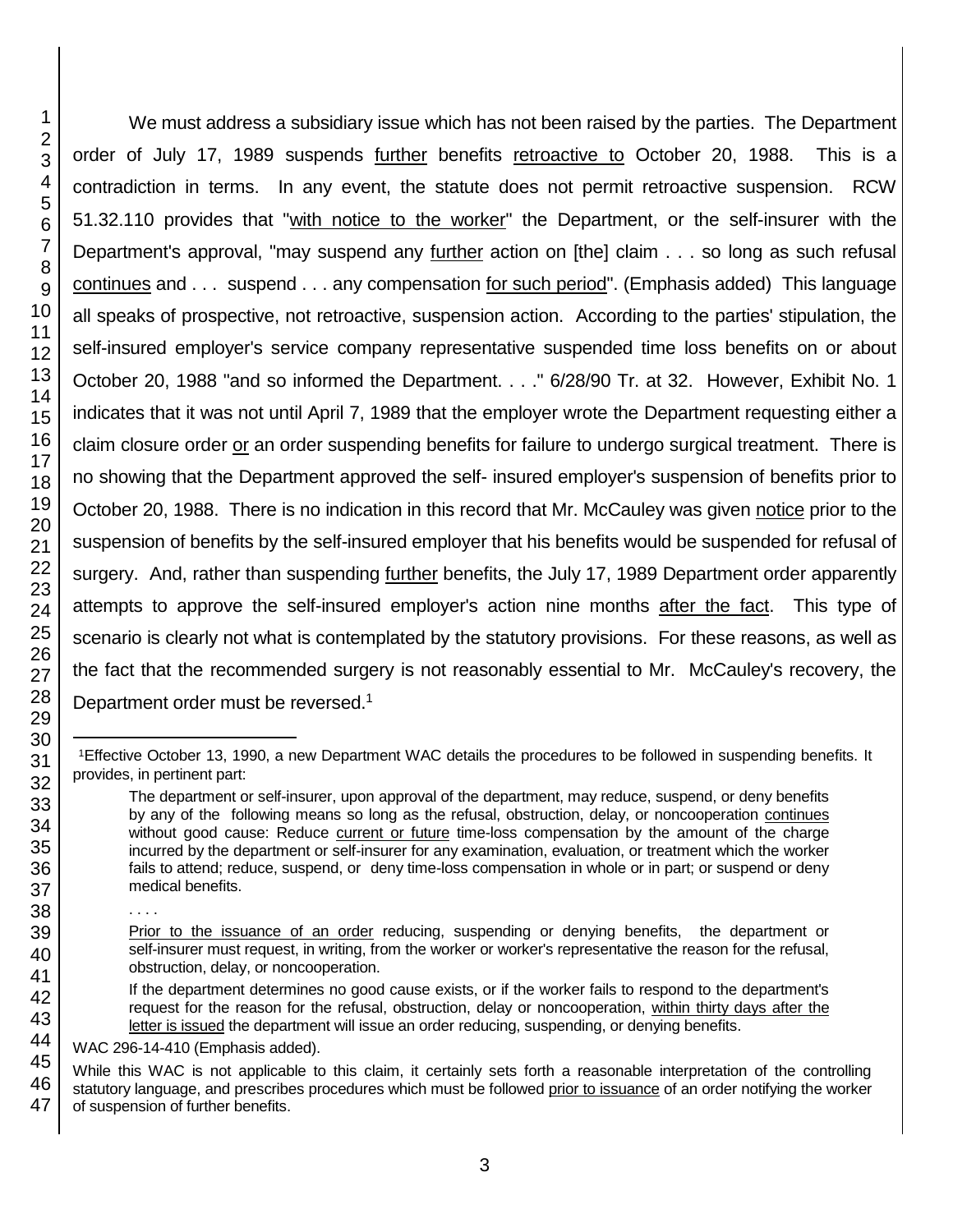The only question before us in this appeal is whether or not Mr. McCauley's benefits were properly suspended for refusal to undergo medical treatment. It may well be that, in the absence of surgery, Mr. McCauley's industrially related condition is fixed and his claim may well be ready for closure. On remand, that issue can be addressed and determinative Department action taken accordingly.

After consideration of the Proposed Decision and Order and the Petition for Review filed

thereto, and a careful review of the entire record before us, we make the following:

## **FINDINGS OF FACT**

1. On August 27, 1985 the Department of Labor and Industries received a report of accident from the claimant, Ronnie H. McCauley, alleging that he sustained an industrial injury on July 22, 1985 while he was working for ITT Rayonier Inc., a self-insured employer. The claim was allowed and benefits provided.

On July 17, 1989 the Department issued an order suspending the right to further compensation effective October 20, 1988 for failure to submit to medical treatment as recommended. On July 31, 1989 the claimant filed a notice of appeal with the Board of Industrial Insurance Appeals. On August 14, 1989 the Board issued an order granting the appeal, assigning Docket No. 89 3189 to the appeal, and directing that hearings be held on the issues raised by the appeal.

- 2. On July 22, 1985 Ronnie McCauley experienced back pain when pushing a cart containing a heavy load of wood veneer while he was working for ITT Rayonier Inc. He returned to work in May, 1986. After working two or three months, he slid, caught himself and felt greater pain than previously. He has not worked since that episode.
- 3. On February 13, 1987 Mr. McCauley's condition resulting from his injury of July 22, 1985, with subsequent exacerbation, was diagnosed as disc herniations at L4-5 and L5-S1 with L5 nerve root irritation; surgery was recommended. The recommended procedure was micro discectomy, involving a small hole, with less scar tissue and less bone removal than prior techniques; the risk of complications was remote. The procedure was usual for orthopedic surgeons.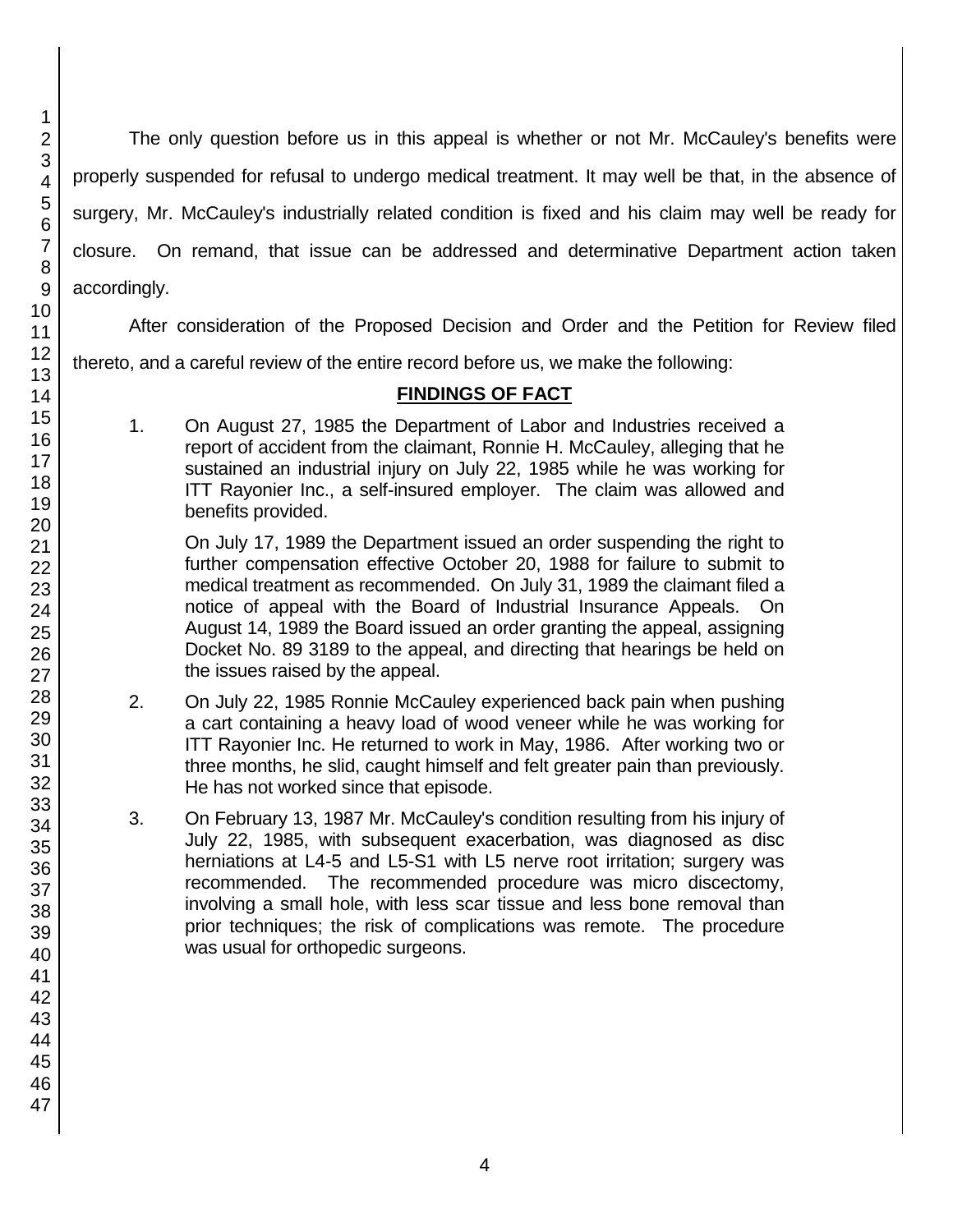- 4. By letter dated October 12, 1987 the employer authorized the surgery recommended on February 13, 1987.
- 5. On December 11, 1987 the estimate of successful surgery for Mr. McCauley's back was at the level of 80% with the level of possible infections and nerve damage at 1%.
- 6. In April, 1988 Mr. McCauley informed the employer that he declined to undergo surgery on his back.
- 7. On October 20, 1988 the self-insured employer suspended claimant's time loss benefits for failure to undergo surgery.
- 8. On April 7, 1989 the self-insured employer requested the Department to either close the claim or enter an order suspending claimant's benefits for refusal to undergo surgery.
- 9. On July 17, 1989 the Department suspended further benefits retroactive to October 20, 1988 because of claimant's refusal to undergo surgery.
- 10. On July 17, 1989 the likelihood of improvement in Mr. McCauley's condition by recommended back surgery was at the level of about 40%.
- 11. By July 17, 1989 Mr. McCauley did not have detectable muscle weakness nor reflex abnormality nor progressive muscle atrophy due to the residuals of his industrial injury. He did have some functional symptoms which would not be helped by surgery.
- 12. Medical testimony indicates Mr. McCauley's pain could remit without surgery.
- 13. On July 17, 1989, Mr. McCauley's condition resulting from the residuals of his injury of July 22, 1985 and the subsequent exacerbations of that injury would probably not be improved by surgical intervention.

# **CONCLUSIONS OF LAW**

- 1. The Board of Industrial Insurance Appeals has jurisdiction of the parties and the subject matter of this appeal.
- 2. As of July 17, 1989 the surgical treatment known as micro discectomy was not reasonably essential to Mr. McCauley's recovery, within the aegis of the provisions of RCW 51.32.110.
- 3. Under RCW 51.32.110, the self-insured employer was not permitted to suspend Mr. McCauley's benefits without prior Department approval, nor was the Department permitted to suspend benefits retroactively.

1